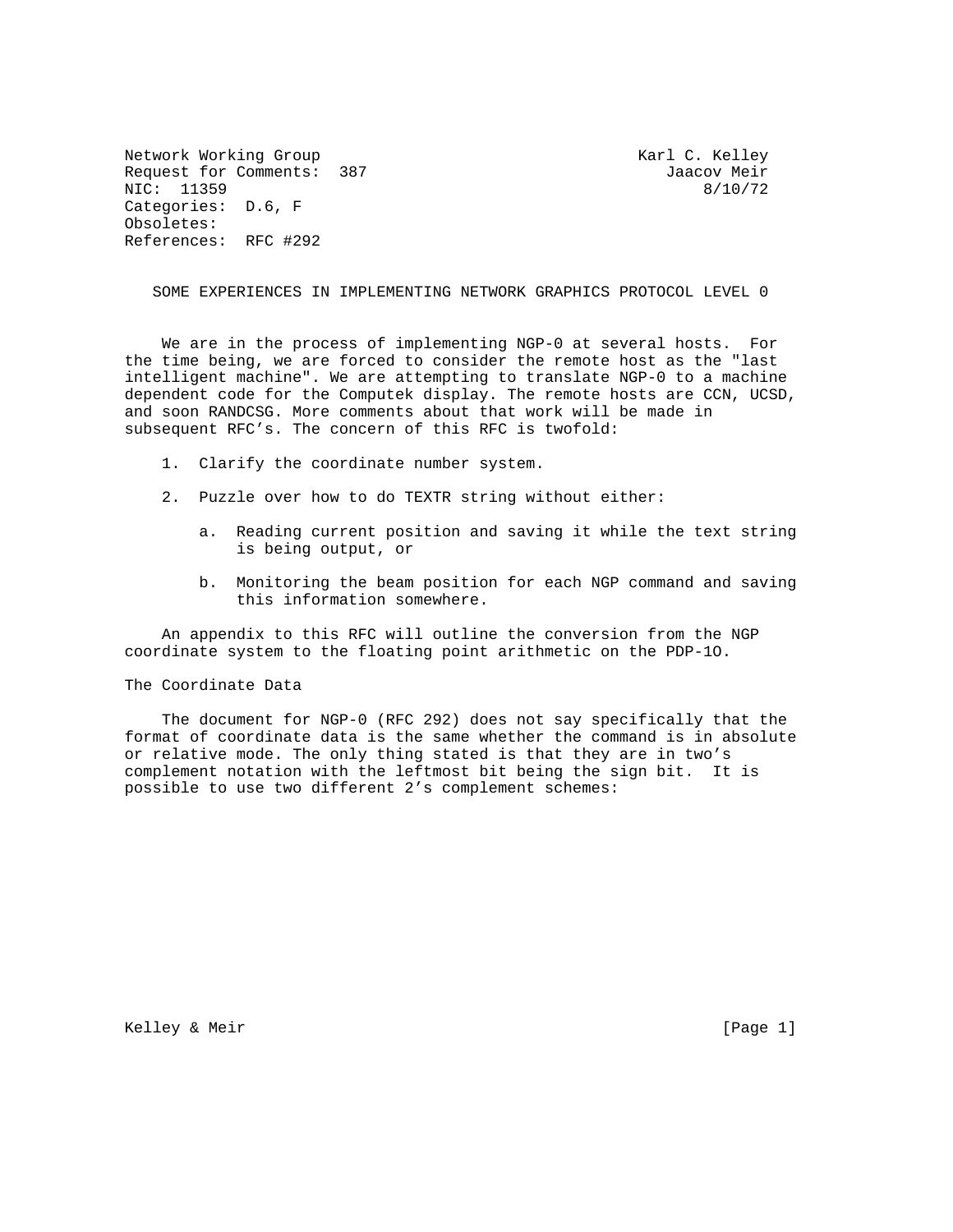System A System B (Absolute Coordinates) (Relative Coordinates)  $-1$   $-2$   $-3$   $-16$   $0$   $-1$   $-2$   $-15$  $-2$  2 2 ...  $\hspace{1.5cm}$  ...2  $-2$  2 2 ... 2 +--+--+--+--+---------+--+--+ +--+--+--+--+---------+--+--+ | | | | | | | | | | | | | | | | +--+--+--+--+---------+--+--+ +--+--+--+--+---------+--+--+  $\lambda$  $.0111$   $. . . . . . . . . . . . .11$  = +1/2-e  $.0.11$   $. . . . . . . . . . . . .11$  = 1-e .00 .................01 = +e 0.100 .............00 = 1/2 .00 .................0 = 0 0.00...............01 = e  $.111$   $\ldots$   $\ldots$   $\ldots$   $.111$  = -e 0.00  $\ldots$   $\ldots$   $\ldots$   $.00$  = 0 .100 ................ = 1/2 1.11 ..............11 = -e  $1.10$  ...............00 =  $-1/2$ 1.00  $\dots \dots \dots \dots \dots 01 = -1 + e = -(1 - e)$  $1.00$  ..............00 =  $-1$  $-16$   $-15$ Where:  $e = 2$  Where:  $e = 2$  $-16$   $-15$ Range:  $-1/2$  to  $+1/2$  - 2 Range:  $-1$  to  $+1$  - 2

 I submit that one could interpret the requirement for absolute coordinate data to be in the range  $-1/2$  to  $+1/2$  - e as requiring that two different number systems should be used. Thinking along those lines, System A has the advantage that you never get handed a number out of range, which saves some checking worries. It also has one whole bit more of precision.

 I further submit that having two systems to contend with merely clouds the issue and requires extra coding. It makes more sense just to stick with System B above. Among the advantages in its use are:

 1. The single system can handle both absolute and relative coordinates.

Kelley & Meir [Page 2]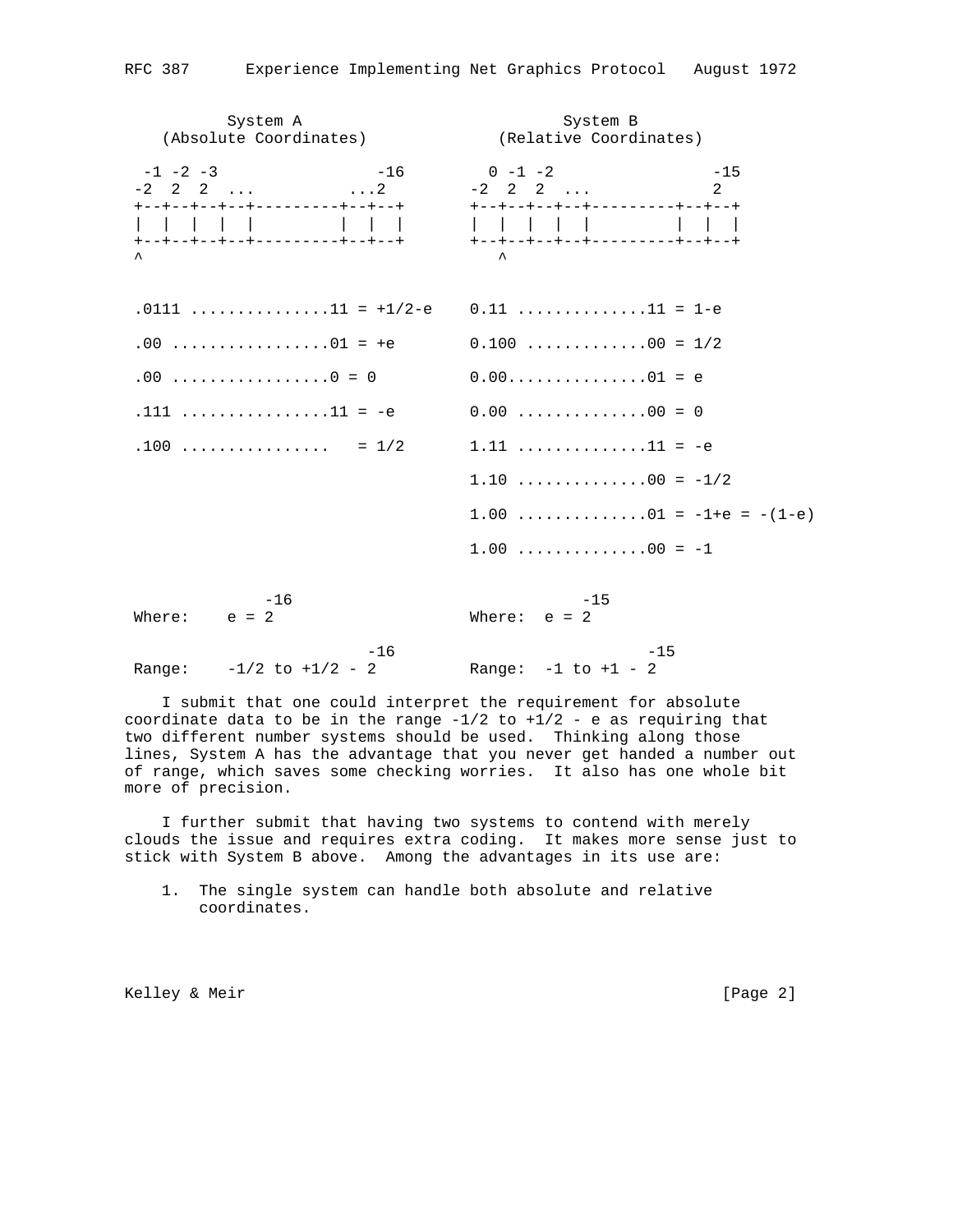- 2. If an absolute coordinate exceeds range, simply forcing the sign bit on causes a nice wrap-around.
- 3. The representation is the same as the mantissa for floating point numbers on most machines. Notice, however, that mantissas of normalized floating point numbers are not in the range for absolute coordinates. The program will have to shift the mantissa until exponent is 0.

 It may be that few of us interpreted the NGP document to mean two number systems were needed. If that is the case, so much the better. In any case, until shaken from the position by the overwhelming force of contrary logic, we will, in all of our implementations, use System B above for both absolute and relative coordinates.

The TEXTR Command -----------------

 The last paragraph on page 4 of RFC 292 says, "...a command be included only if its output is a function solely of the current command and the "beam position" current at the start of the command. In other words, the interpreter for level 0 need have no internal storage for 'modes' or pushdown stacks."

 In the case of the Computek display, most of the NGP commands correspond to capabilities of the device. The lone exception is the TEXTR command. There are two ways to know what beam position to return to after the string is displayed. One way is to read the cursor position from the display just before doing the string output. This is no good because it requires reading from the device (which we can't do until input protocols are implemented). Also, on this device, the cursor position is accurate only to within 4 scope points.

 The second way to know what beam position to return to is to monitor all motions of the beam in software. Thus our implementations of NGP-0 to Computek translations will employ a software X register and Y register. On absolute commands, the registers will be set to the coordinates for that command. On relative commands, the coordinate data will be added to the registers. At the beginning and end of picture, these registers will be set to 0.

 The TEXTR command will also cause these software beam registers to be changed. That is, the X register will be incremented for each character of the string to correspond to what is happening in the display itself.

Kelley & Meir [Page 3]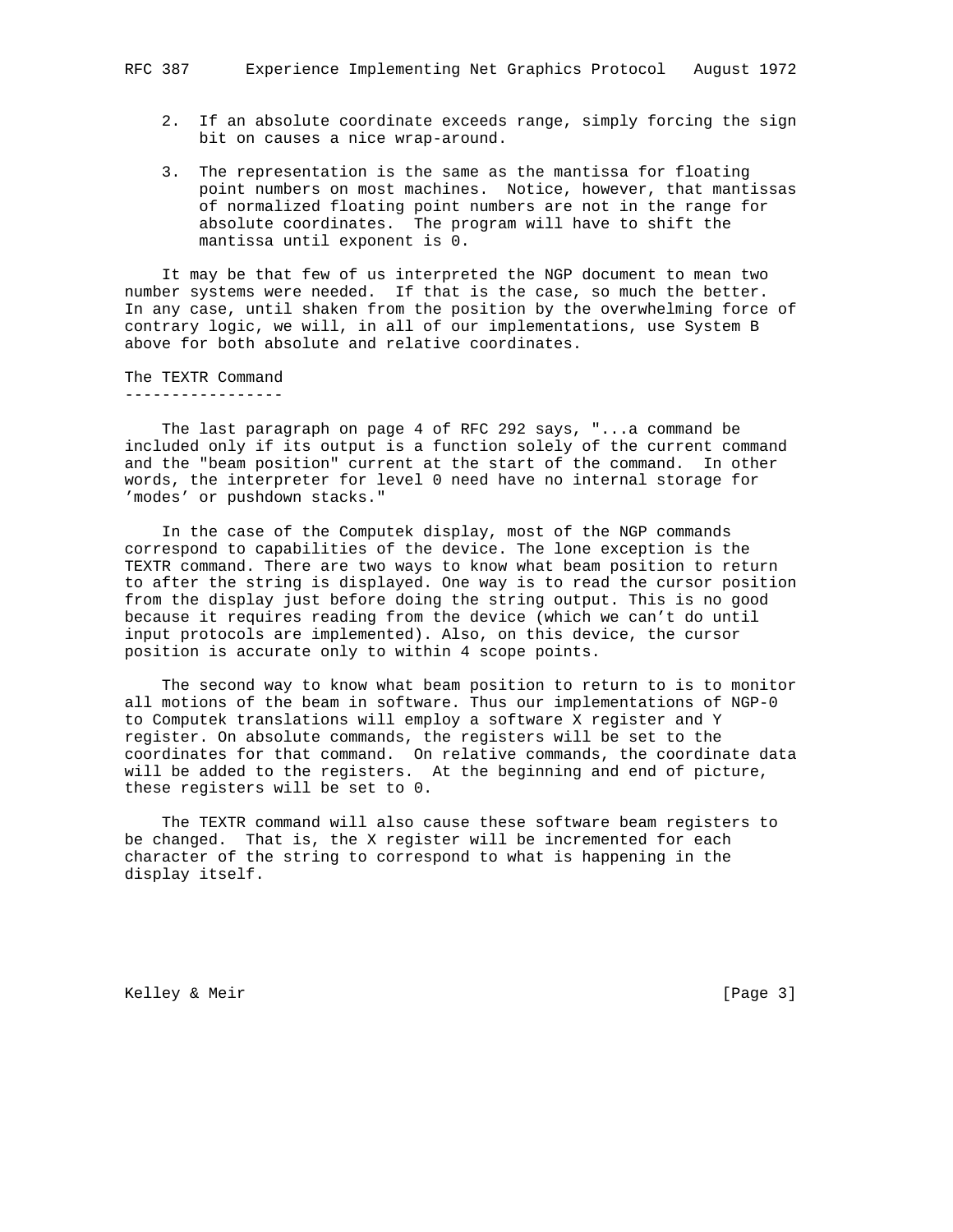## APPENDIX

## NGP-0 to PDP-10 Floating Point ------------------------------

 The NGP-0 looks at all data numbers (X and Y parameters) as a fraction number in the following format (16 bits per number).

|                                                       | +--+--+--+--+--+--+------------------+--+--+--+--+ |  |  |  |  |  |  |  |  |  |  |  |       |  |
|-------------------------------------------------------|----------------------------------------------------|--|--|--|--|--|--|--|--|--|--|--|-------|--|
|                                                       | 1 1 1 1 1 1 1  1 1 1 1                             |  |  |  |  |  |  |  |  |  |  |  |       |  |
|                                                       |                                                    |  |  |  |  |  |  |  |  |  |  |  |       |  |
| Bit position $0 \quad 1 \quad 2 \quad 3 \quad \ldots$ |                                                    |  |  |  |  |  |  |  |  |  |  |  | 14 15 |  |

with the binary point assumed between bits 0 and 1. Bit 0 is the sign bit and all negative numbers are represented as their two's complement. The PDP-10 machine code representation of fractions in floating point (mantissa part) is very similar to the above (with one exception--the number -1), so the transformation could be obtained simply by two operations, move and substitute.

> Data (X,Y) Conversion ---------------------

| NGP (extreme points)      | Floating Point (PDP-10)                |
|---------------------------|----------------------------------------|
| $(16 \text{ bits})$       | $(36 \text{ bits})$<br>mantissa<br>exp |
| $1/2$ 0.1000 0            | $0$ 10000000 10 0                      |
| $-1/2$ 1.1000 0           | 1 011111111 10 0                       |
| $-1$ 1.00 0               | 1 01111101 10 0<br>Special case        |
| $1-e$ $0.11$ $\ldots$ $1$ | $0$ 10000000 1111 1                    |

Kelley & Meir [Page 4]